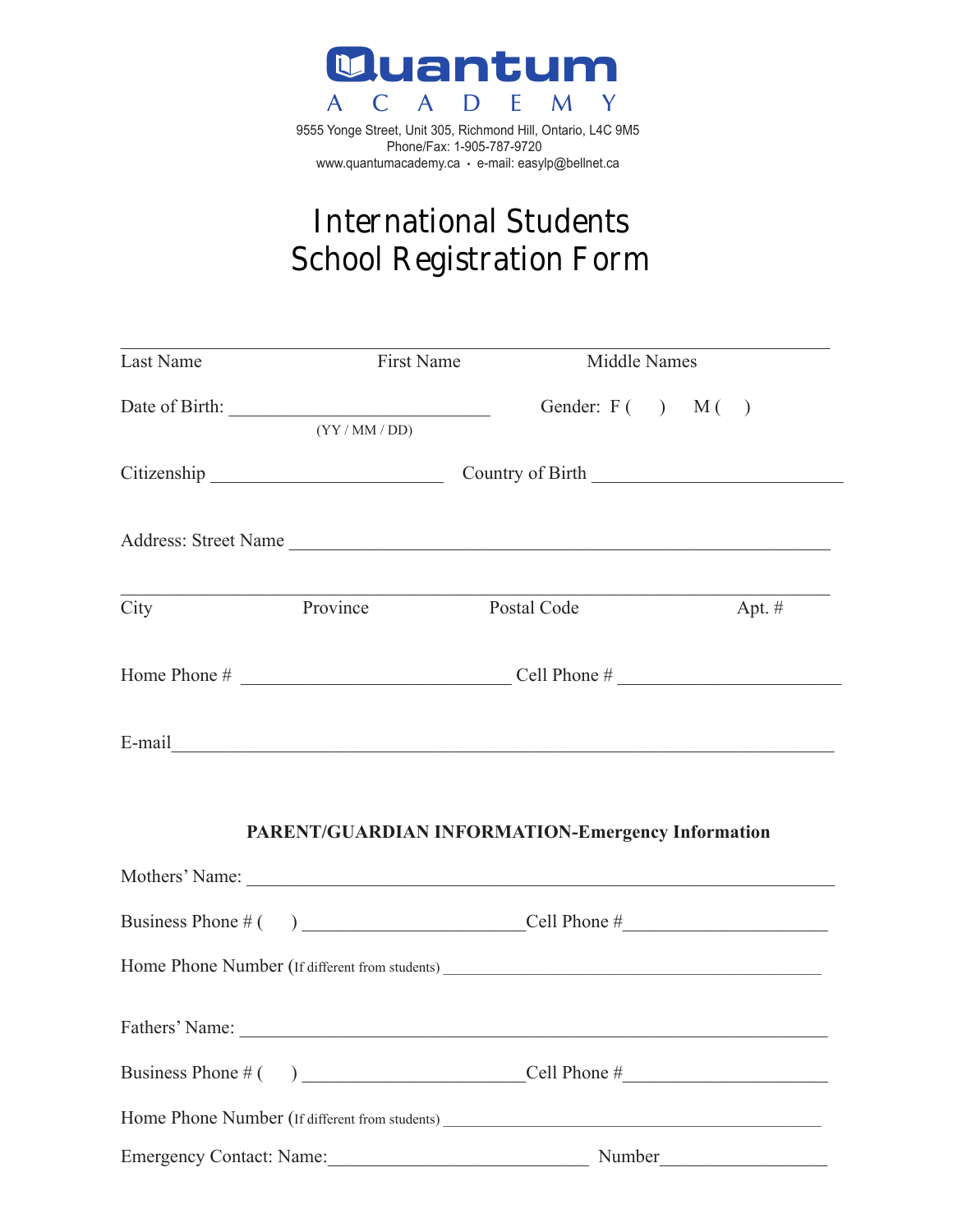#### **MEDICAL INFORMATION**

| Family Doctor Name:                                              | Phone $#$<br>the control of the control of the control of |  |  |
|------------------------------------------------------------------|-----------------------------------------------------------|--|--|
| Health Card Number # (optional):                                 |                                                           |  |  |
| Allergies:<br><u> 1989 - John Stein, Amerikaansk politiker (</u> |                                                           |  |  |
| Medical Issues/Disabilities                                      |                                                           |  |  |
|                                                                  |                                                           |  |  |

#### **STUDENT HISTORY**

\_\_\_\_\_\_\_\_\_\_\_\_\_\_\_\_\_\_\_\_\_\_\_\_\_\_\_\_\_\_\_\_\_\_\_\_\_\_\_\_\_\_\_\_\_\_\_\_\_\_\_\_\_\_\_\_\_\_\_\_\_\_\_\_\_\_\_\_\_\_\_\_\_\_\_\_\_\_

| Name of Previous School                 |                                 |
|-----------------------------------------|---------------------------------|
| Full Mailing Address of Previous School |                                 |
| Grade:                                  | Phone Number of Previous School |
| Date Last Attended Previous School      |                                 |
|                                         | (YY/MM/DD)                      |

Has your child previously received Special Education Assistance? Yes () No ()

# **I give Permission to Quantum Academy Private School to use my Child:**

• Name, ages, grades, photographs, artwork, writing or other school work to the media for publicity

#### **I give Permission to Quantum Academy Private School release information about the student to parents or guardians:**

- Information that indicates participation in a course
- Information concerning a student's progress in a course

If you do not consent to the release of information for these purposes, please inform the principal in writing within 30 days.

I hereby certify that the above information is accurate to the best of my knowledge.

----------------------------------------------------------------------------------------------------------------- Signed (Parent/Guardian) Student Name and Signature

 $\mathcal{L}_\text{max}$  , which is a set of the set of the set of the set of the set of the set of the set of the set of the set of the set of the set of the set of the set of the set of the set of the set of the set of the set of

Date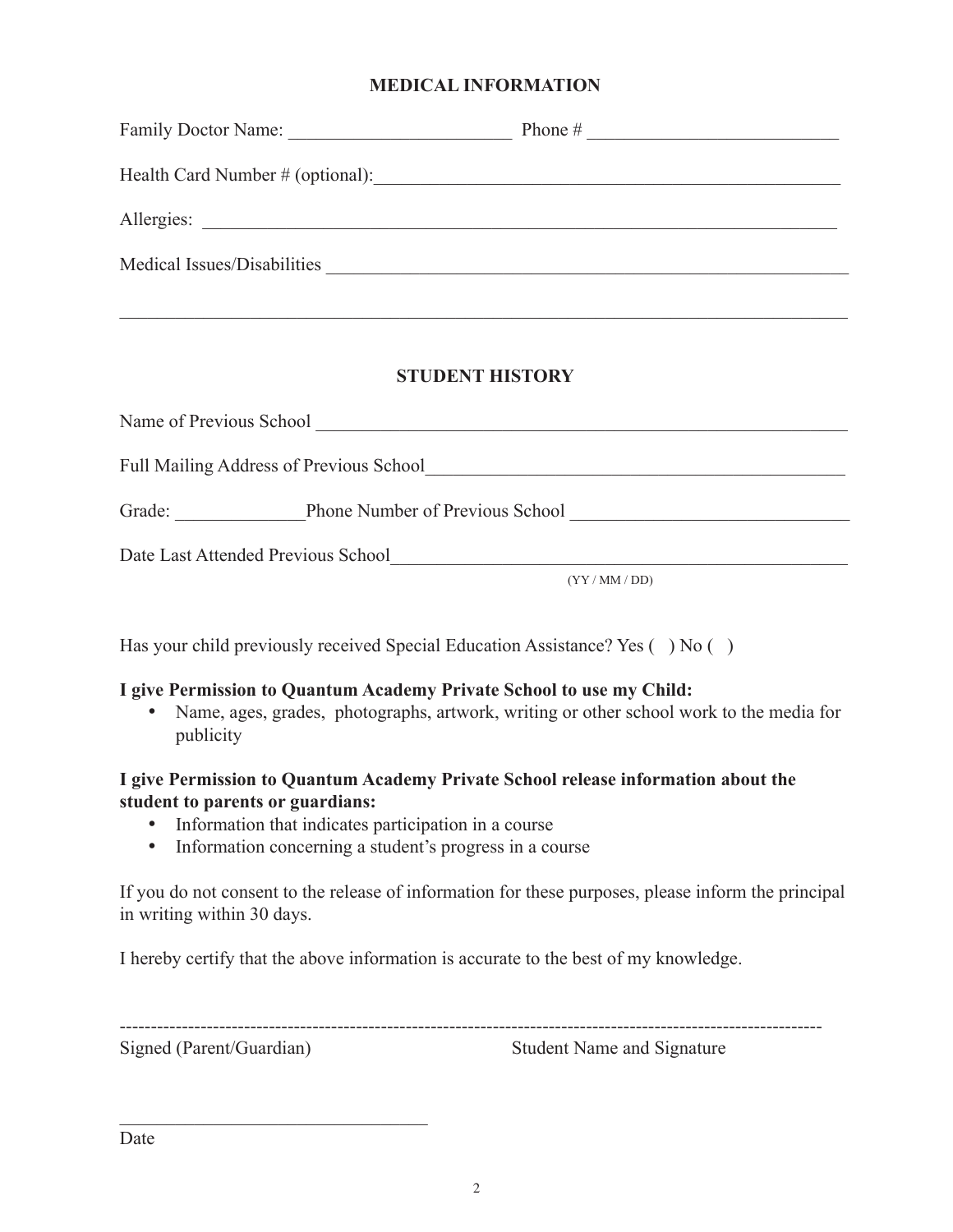# **PROGRAM SCHEDULE**

| PROGRAM NAME | PROGRAM CODE | PROGRAM NAME         | PROGRAM CODE |
|--------------|--------------|----------------------|--------------|
| .,           |              | 5.                   |              |
| 2.           |              | 6.                   |              |
| 3.           |              | $\overline{ }$<br>7. |              |
| 4.           |              | 8.                   |              |

# **SCHOOL BEHAVIOR POLICY**

Students are to demonstrate respect for themselves, for others and for the responsibilities of citizenship through acceptable behavior. Respect and responsibility are demonstrated when a student:

- • Comes to school prepared, on time and ready to learn
- Shows respect for themselves, for others and for those in authority
- Refrains from bringing anything to school that may compromise the safety of others
- Follows the established rules and takes responsibility for his/her own action
- Electronic Equipment is strictly prohibited on the premises (i.e. cell phones, iPods, PSPs, etc...)
- There is absolutely **NO** food or drinks allowed in the classrooms

**Financial Penalty will be instated in the following cases:** acts of vandalism causing extensive damage to school property or property located on school premises. This includes bathrooms and the buildings exterior.

- First Offence- Parental Notification and a \$50.00 Penalty
- Second Offence- Parental Notification and a \$150.00 Penalty
- Third Offence- Parental Notification, One month suspension with no tuition reimbursement, for that period
- NOTE: The above penalties will be treated as guidelines. The school administration reserves the right to fine parents a sum that is greater than the penalties above based on damages caused.

Parent/Guardian: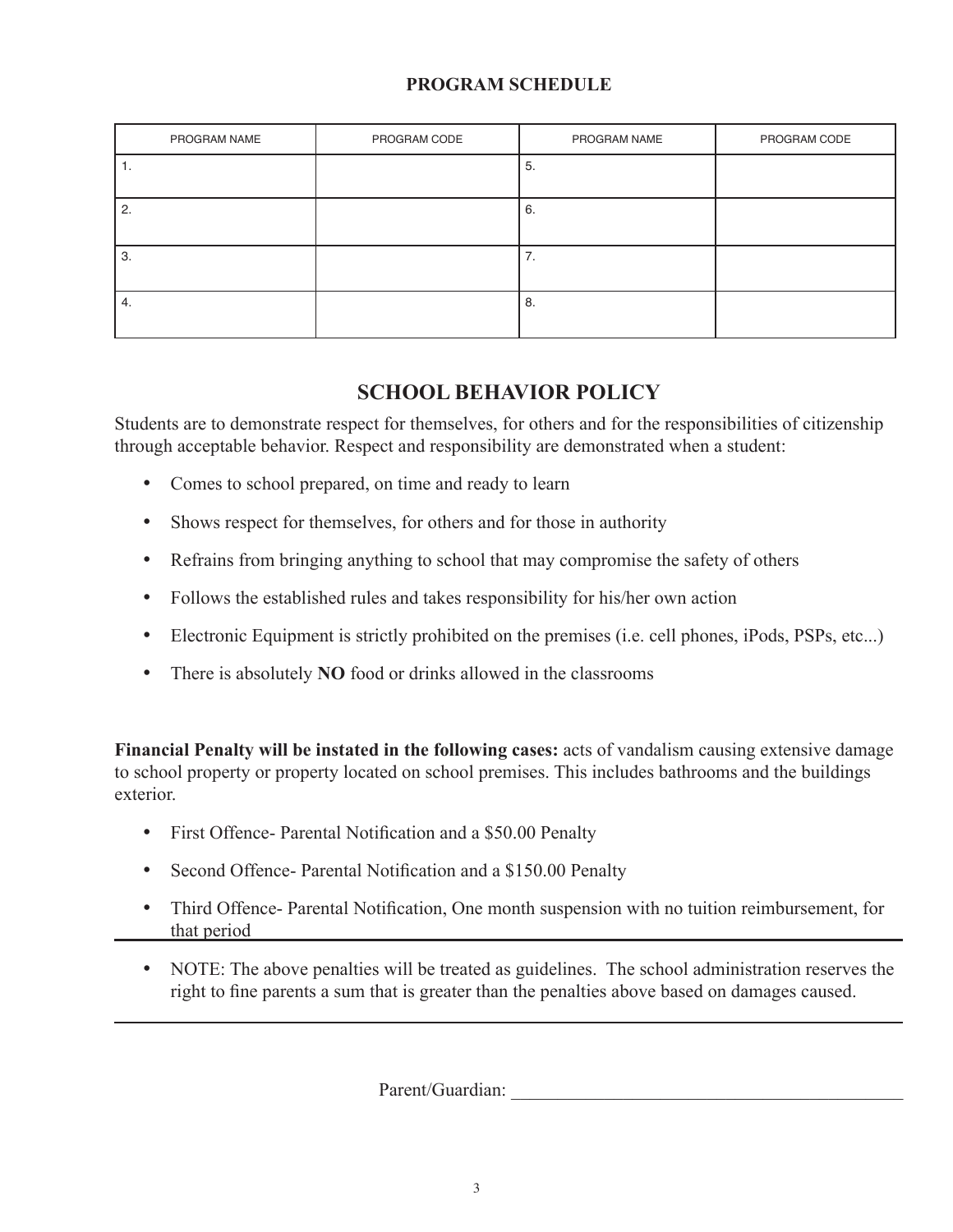#### **POLICY REGARDING THE USE OF SCHOOL COMPUTERS AND THE INTERNET**

Quantum Academy Private School has strived to offer its students access to technological systems and equipment. The following is a policy to increase awareness and effective use of these systems and equipment within the school. This type of document is becoming standard in most schools with computers and Internet. By signing this form, users are agreeing to follow the responsible, legal and ethical guidelines of proper usage of the equipment and resources offered by the school.

#### **UNACCEPTABLE USE**

Unacceptable use includes, but is not limited, by the following:

- Vandalizing computer hardware, software, or data of other users
- • Gaining unauthorized access to computer systems
- Using accounts of other users
- Downloading information onto school computers without approval from the teacher
- Subscribing to e-mail lists using division accounts
- Accessing controversial material which is inappropriate or offensive
- Transmitting copyrighted, obscene or illegal material
- Threatening anyone or committing illegal acts
- Using school computers and the Internet for commercial purposes
- Using school printers and copy machine for home assignments

You are expected to abide by the generally accepted rules of network etiquette which include, but are not limited to, the following:

- I will be polite, and I will not swear or use inappropriate language
- I will not reveal personal information, such as addresses phone numbers, or passwords of anyone
- I understand that electronic mail is not private and can be read by system operators
- I understand that all information available on the network is the private property of others

**Disregarding these rules can result in a penalty, suspension or expulsion at the discretion of the school principal.**

Parent/Guardian: \_\_\_\_\_\_\_\_\_\_\_\_\_\_\_\_\_\_\_\_\_\_\_\_\_\_\_\_\_\_\_\_\_\_\_\_\_\_\_\_\_\_

Student: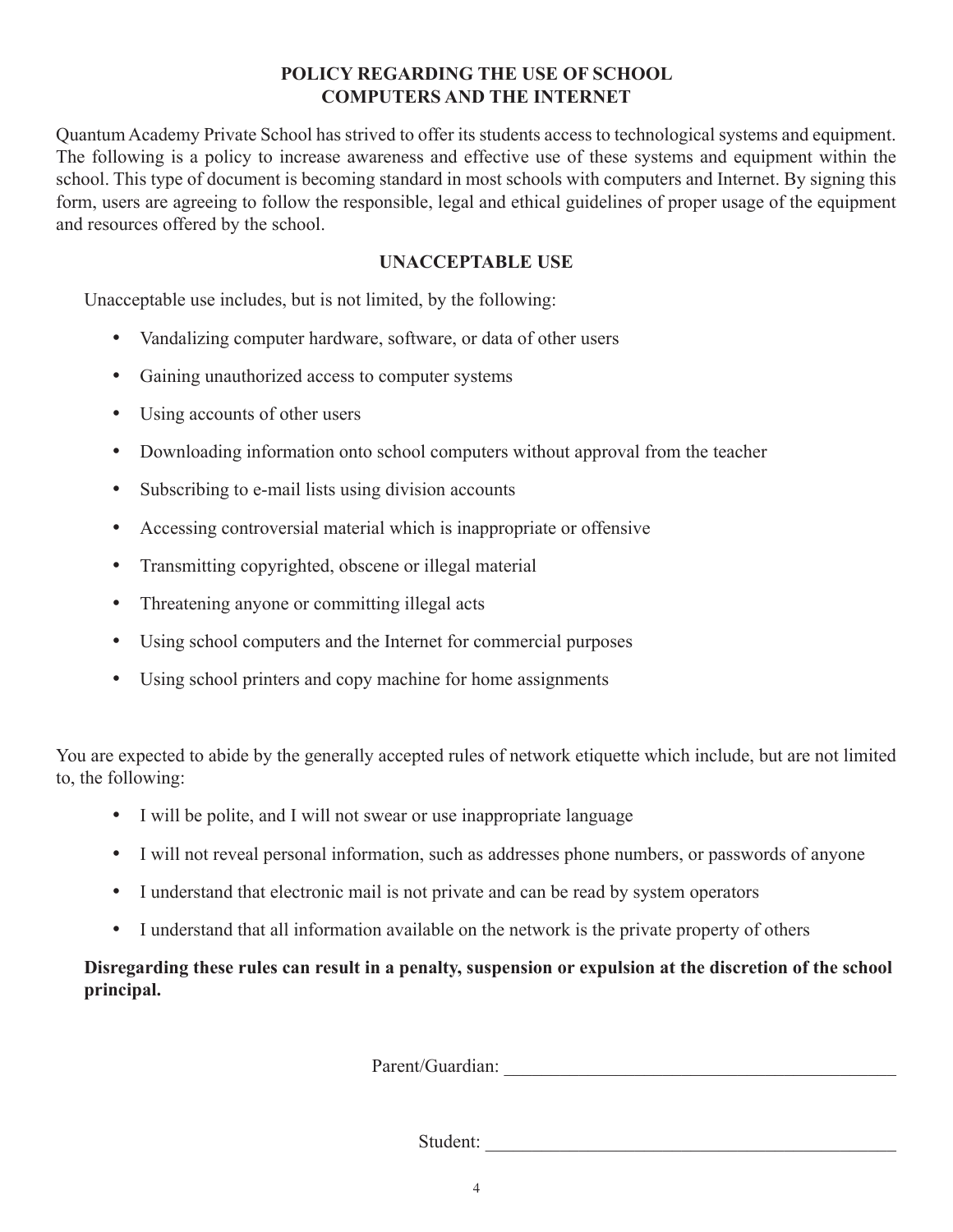| APPOINTMENT OF CUSTODIAN<br><b>REQUIRED (FEE IS ENCLOSED)</b>                                            | LI NOT REQUIRED          |
|----------------------------------------------------------------------------------------------------------|--------------------------|
| <b>HOMESTAY PLACEMENT</b><br><b>REQUIRED (FEE IS ENCLOSED)</b><br>(APPLICATION FORM AND FEE IS ENCLOSED) | <b>NOT REQUIRED</b>      |
| AIRPORT PICK-UP SERVICE<br>$\Box$ REQUIRED (FEE IS ENCLOSED)                                             | <b>NOT REQUIRED</b>      |
| <b>MEDICAL INSURANCE</b><br>$\Box$ 12 MONTHS (FEE ENCLOSED)                                              | 13 MONTHS (FEE ENCLOSED) |

### DEFERRAL OF FEES

If a study permit is not issued in time for the student to attend the first day of classes, the student may request that admission be deferred to the following semester. For secondary school students, if the study permit is not issued within two (2) weeks following the commencement of classes, fees will automatically be deferred to the following semester.

If a study permit is denied and the student wishes to re-apply, rather than requesting a refund, the student may request that admission be deferred. Request for deferral must be submitted in writing within 30 days of denial of the study permit. The original letter of refusal from Citizenship & Immigration Canada (CIC) must accompany the written request.

# REFUND POLICY

It is the policy of Quantum Academy to issue a refund only if a student is refused a study permit by CIC. In this case, the student must submit the following documentation within 30 days\* of the date of issue of the original refusal letter from CIC:

- a written refund request signed by the parent(s) and student indicating to whom the refund cheque should be made payable
- the original letter of refusal from CIC
- the original Quantum Academy letter of acceptance
- the original Quantum Academy receipt and student copy

There will be no refund issued if the student fails to submit any of the above within 30 days. • homestay fee and airport pick-up fee

An administration fee of \$100 will be deducted from each refund request.

#### **Refundable:**

#### **Non-refundable:**

- tuition fee
- custodianship fee
- application fee
- homestay application fee
- homestay fee and airport pick-up fee
- homestay security deposit